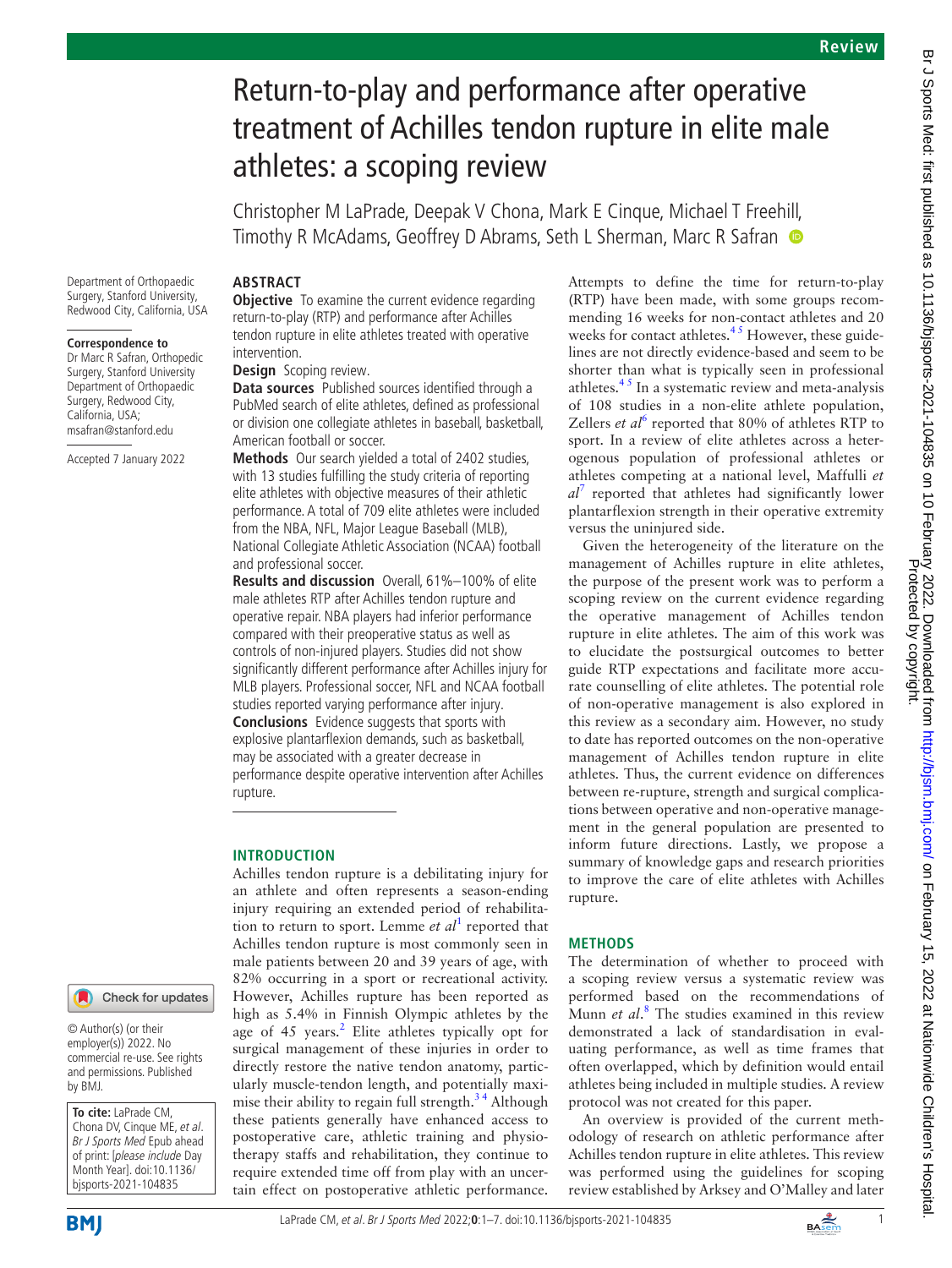<span id="page-1-0"></span>

| Framework for this scoping review per the quidelines of Arksey and O'Malley <sup>9</sup> and later modified by Levac et al <sup>10</sup><br>Table 1 |                                                                                                                                                                                                                         |  |  |  |
|-----------------------------------------------------------------------------------------------------------------------------------------------------|-------------------------------------------------------------------------------------------------------------------------------------------------------------------------------------------------------------------------|--|--|--|
| #1 Identifying the research question                                                                                                                | Investigating the operative and non-operative management of Achilles tendon rupture in elite athletes.                                                                                                                  |  |  |  |
| #2 Identifying the relevant studies                                                                                                                 | Elite athletes defined as professional or Division I NCAA collegiate athletes in baseball, basketball, American football, hockey or<br>soccer.                                                                          |  |  |  |
| #3 Study selection                                                                                                                                  | PubMed search for elite athletes that were evaluated in terms of their athletic performance following Achilles tendon rupture<br>using an objective measure of performance. Search yielded 13 studies for inclusion.    |  |  |  |
| #4 Charting the data                                                                                                                                | Decision based on available evidence to provide a broad overview of relevant studies in terms of preoperative versus<br>postoperative performance after Achilles injury, as well as a comparison to uninjured controls. |  |  |  |
| #5 Reporting the results                                                                                                                            | High levels of RTP across all sports, with worse performance reported in NBA players after RTP, varying performance reported in<br>soccer, NFL and NCAA football, and no significant differences after RTP in MLB.      |  |  |  |

NCAA, National Collegiate Athletic Association; MLB, Major League Baseball; RTP, return to play.

modified by Levac *et al.*<sup>910</sup> The research question was to investigate athletic performance after the operative or non-operative management of Achilles tendon rupture in elite athletes. Elite athletes were defined as professional or United States Division I National Collegiate Athletic Association (NCAA) collegiate athletes in baseball, basketball, American football, hockey or soccer [\(table](#page-1-0) 1).

Studies were found through a systematic PubMed search. Criteria for the athletic performance section was determined to be any study in which the athletic performance of elite athletes was evaluated using an objective measure of performance. English language was a requirement for inclusion, and any year in the PubMed database was eligible. Search criteria began with "Achilles tendon rupture" or "Achilles tendon tear" and were separately performed with each additional search criteria of "athlete", "performance", "return-to-play", "football", "baseball", "hockey", "basketball" and "soccer". The search was performed on 20 March 2021. This search yielded a total of 2402 studies with the initial review conducted by two authors (CLP and DVC). There were 21 potential studies identified for full manuscript evaluation to determine their eligibility with 13 original studies fulfilling inclusion criteria. Studies that did not explicitly fit inclusion criteria were adjudicated with a third author for possible inclusion. All of included studies were thoroughly analysed by cross-checking the discussion and reference sections of each paper. All studies were examined for the RTP rate and any objective measure of performance (that varied by sport). The objective measures are summarised and reported in [tables](#page-1-1) 2–4. All of the included publications were reported on operative management.

There were no studies that evaluated the non-operative management of an elite athletic population in terms of athletic performance. However, there is a large amount of data of operative versus non-operative management in the general population, including level 1 and 2 studies. In addition, one paper was found that specifically reported RTP after non-operative management in an athletic population, although those authors did not exclude non-elite athletes.<sup>[11](#page-6-4)</sup>

# **RESULTS**

## **Operative management in elite athletes**

RTP after operative management

Multiple studies have reported RTP rates in elite athletes following Achilles tendon rupture treated surgically, with RTP defined as a return to at least one game unless noted otherwise below [\(table](#page-1-1) 2). Rates in the NBA range from 61% to  $80\%$ ,  $312-15$ with studies reporting that 44%–64% returned for at least 2 years

<span id="page-1-1"></span>

| Study characteristics in elite athlete with operative intervention after Achilles tendon rupture<br>Table 2 |                   |                           |                     |                   |                               |                     |
|-------------------------------------------------------------------------------------------------------------|-------------------|---------------------------|---------------------|-------------------|-------------------------------|---------------------|
|                                                                                                             | Level of evidence | <b>Number of patients</b> | Average age (years) | <b>Time frame</b> | Proportion return-to-play (%) | Uninjured controls? |
| <b>NBA</b>                                                                                                  |                   |                           |                     |                   |                               |                     |
| Amin (2013) <sup>19</sup>                                                                                   | 3                 | 12                        | 29.7                | 1988 to 2011      | 61                            | Yes                 |
| Minhas $(2016)^{20}$                                                                                        | 3                 | 13                        | 28.4                | 1984 to 2013      | 71                            | No                  |
| Trofa (2017) <sup>21</sup>                                                                                  | 3                 | 14                        | 29.1                | 1988 to 2013      | 68                            | Yes                 |
| Lemme $(2019)^3$                                                                                            | $\overline{4}$    | 44                        | 28.3                | 1969 to 2018      | 80                            | No                  |
| Khalil (2020) <sup>22</sup>                                                                                 | 3                 | 15                        | 28.2                | 1970 to 2019      | 72                            | Yes                 |
| <b>NFL</b>                                                                                                  |                   |                           |                     |                   |                               |                     |
| Trofa (2017) <sup>21</sup>                                                                                  | 3                 | 14                        | 29.4                | 1988 to 2013      | 67                            | Yes                 |
| Jack (2017) <sup>23</sup>                                                                                   | $\overline{3}$    | 16                        | 28.2                | 1958 to 2016      | 72                            | Yes                 |
| Mai (2016) <sup>24</sup>                                                                                    | 4                 | 17                        | n/a                 | 2003 to 2013      | 73                            | No                  |
| Yang (2019) <sup>25</sup>                                                                                   | 3                 | 18                        | 26.2                | 2009 to 2014      | 61                            | <b>No</b>           |
| Parekh (2009) <sup>26</sup>                                                                                 | 4                 | 19                        | 29                  | 1997 to 2002      | 68                            | No                  |
| <b>NCAA football</b>                                                                                        |                   |                           |                     |                   |                               |                     |
| Wise (2020) <sup>29</sup>                                                                                   | 3                 | 22                        | n/a                 | 2010 to 2016      | 93                            | Yes                 |
| <b>MLB</b>                                                                                                  |                   |                           |                     |                   |                               |                     |
| Trofa (2017) <sup>21</sup>                                                                                  | 3                 | 14                        | 31.3                | 1988 to 2013      | 100                           | Yes                 |
| Saltzman (2017) <sup>28</sup>                                                                               | $\overline{3}$    | 21                        | 31.6                | 1876 to 2015      | 62                            | Yes                 |
| Soccer                                                                                                      |                   |                           |                     |                   |                               |                     |
| Trofa (2018) <sup>27</sup>                                                                                  | $\overline{3}$    | 22                        | 28.2                | 1988 to 2014      | 71                            | Yes                 |
| Grassi (2018) <sup>30</sup>                                                                                 | 4                 | 23                        | 27.2                | 2008 to 2018      | 96                            | No                  |
| MLB, Major League Baseball; n/a, not available; NCAA, National Collegiate Athletic Association.             |                   |                           |                     |                   |                               |                     |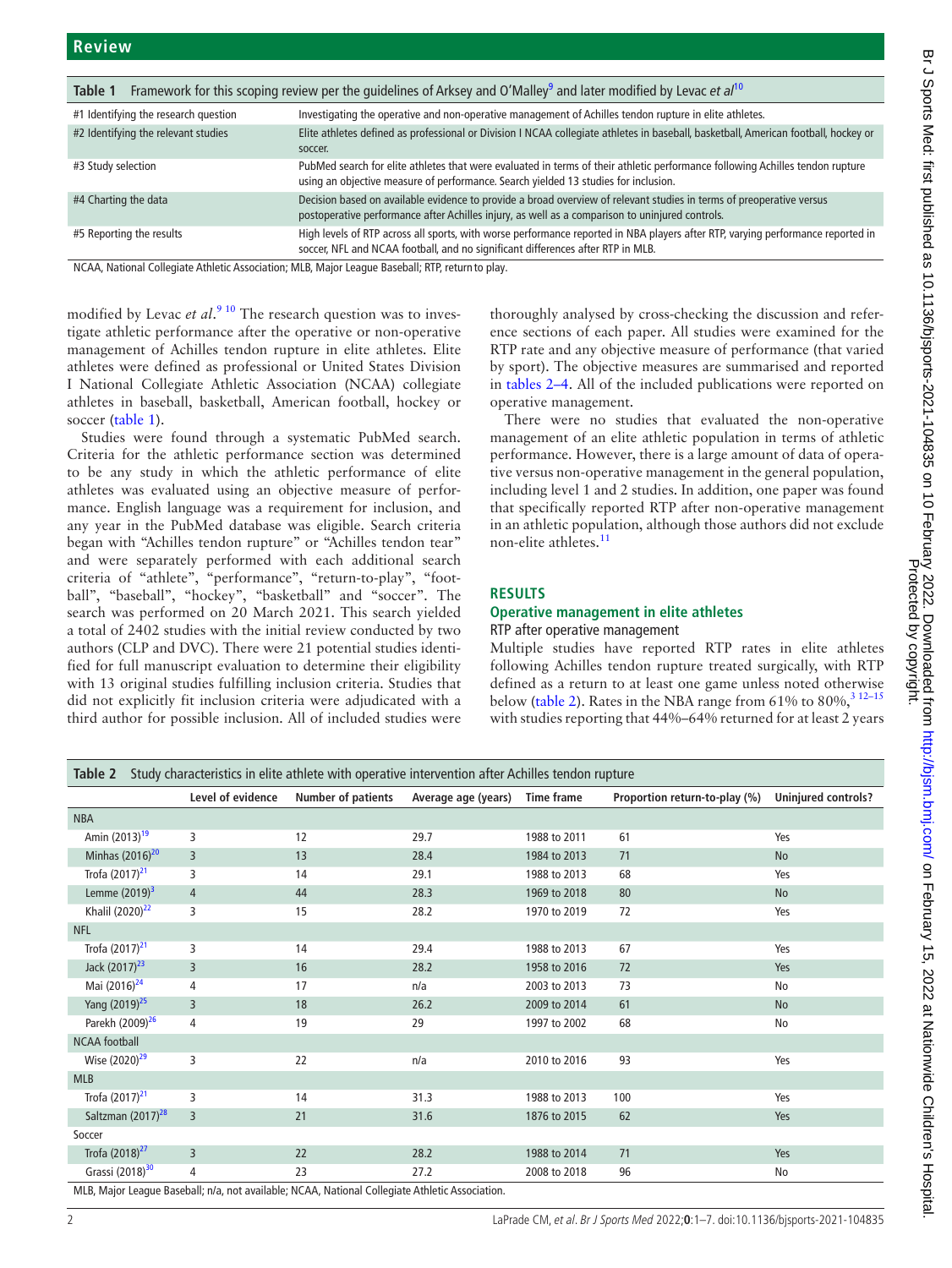<span id="page-2-0"></span>

| <b>Table 3</b> Comparison of elite athletes pre-Achilles and post-Achilles tendon injury |                                                                                                                              |                                  |                                          |  |  |
|------------------------------------------------------------------------------------------|------------------------------------------------------------------------------------------------------------------------------|----------------------------------|------------------------------------------|--|--|
|                                                                                          | Decrease in games played (year 1, year 2) Decrease in playing time (year 1, year 2)                                          |                                  | Decrease in performance (year 1, year 2) |  |  |
| <b>NBA</b>                                                                               |                                                                                                                              |                                  |                                          |  |  |
| Amin et al <sup>12</sup>                                                                 | <b>NR</b>                                                                                                                    | $5.11^*$ , 4.42* (MPG)           | 4.57*, 4.38* (PER)                       |  |  |
| Minhas et $al^{13}$                                                                      | 25.8*, 16.5*                                                                                                                 | <b>NR</b>                        | $3.9^*$ , $3.4^*$ (PER)                  |  |  |
| Trofa et $al^{14}$                                                                       | $24^*$ , 23.2*                                                                                                               | 52.8*, 53.6* (% of minutes)      | $3.8^*$ , $3.5^*$ (PER)                  |  |  |
| Lemme et $a^3$                                                                           | <b>NR</b>                                                                                                                    | <b>NR</b>                        | 2.9* (PER average)                       |  |  |
| Khalil et al <sup>+15</sup>                                                              | $20.2^*$ , 19.7* (year 3)                                                                                                    | 7.74*, $8.2*$ (year 3) (MPG)     | $3.9^*$ , 4.2* (year 3)                  |  |  |
| <b>NFL</b>                                                                               |                                                                                                                              |                                  |                                          |  |  |
| Trofa et al <sup>14</sup>                                                                | $2.1^*$ , 2.2 (n.s.)                                                                                                         | 0.9 n.s., 2.1 n.s. (starts)      | $3.1^*$ , $2.8^*$ (SAV)                  |  |  |
| Jack et al <sup>‡16</sup>                                                                | DL 2.2 <sup>*</sup> , other positions n.s. (games/season)                                                                    | <b>NR</b>                        | RB* and LB*, other positions n.s.        |  |  |
| Mai et $al+17$                                                                           | $2.7^*$ , year 2 and 3 n.s.                                                                                                  | <b>NR</b>                        | Year 1*, years 2 and 3 n.s.              |  |  |
| Yang et $al^{18}$                                                                        | $2.8^*$ , 1.3 (n.s.)                                                                                                         | <b>NR</b>                        | <b>NR</b>                                |  |  |
| Parekh et al§ <sup>19</sup>                                                              | 5.5 (3-year average)                                                                                                         | <b>NR</b>                        | Decreased                                |  |  |
| <b>NCAA football</b>                                                                     |                                                                                                                              |                                  |                                          |  |  |
| Wise et $al22$                                                                           | <b>NR</b>                                                                                                                    | <b>NR</b>                        | Qualitative stats by position group      |  |  |
| <b>MLB</b>                                                                               |                                                                                                                              |                                  |                                          |  |  |
| Trofa et al <sup>14</sup>                                                                | 43.4 n.s., 16.4 n.s.                                                                                                         | 133.7 n.s., 209.9 n.s. (innings) | 88% (n.s.), 112% (n.s.) (BA or 1/ERA)    |  |  |
| Saltzman et al <sup>q<sub>21</sub></sup>                                                 | 25.2                                                                                                                         | 71% (average PA)                 | 44% of WAR                               |  |  |
| Soccer                                                                                   |                                                                                                                              |                                  |                                          |  |  |
| Trofa et $al^{20}$                                                                       | 5 n.s., 6.1 n.s.                                                                                                             | 79 n.s., 72* (% of minutes)      | 1.5 n.s., 2.6 n.s. (goals)               |  |  |
| Grassi et al <sup>23</sup>                                                               | Year 1 <sup>*</sup> , year 2 n.s.<br>Listed as the first and second second the player was able to DTD unless noted otherwise | <b>NR</b>                        | <b>NR</b>                                |  |  |

Listed as the first and second season the player was able to RTP unless noted otherwise.

\*Represents statistically significant value.

†Performed analysis at 1 and 3 years after injury.

‡Jack *et al*[16](#page-6-22) and Mai *et al*[17](#page-6-23) evaluated performance individually based on position-specific formulas.

§Parekh et al<sup>19</sup> did not perform statistical analysis and compared games and statistics defined as 'power rating' 3 years before and after injury.

¶Saltzman *et al*[21](#page-6-8) did not perform statistical comparisons for pre-injury and post-injury and all stats averaged over 3 years.

BA, batting average; DL, defensive lineman; ERA, earned runs average; LB, linebackers; MLB, Major League Baseball; MPG, minutes per game; NCAA, National Collegiate Athletic Association; NR, not reported; n.s., not significant; PA, plate appearances; PER, player efficiency rating; RB, running backs; SAV, season approximate value; WAR, wins above replacement.

postoperatively.[3 12](#page-5-2) In the NFL, studies have reported RTP rates between 61% and 73%.<sup>14 16–19</sup> Professional soccer players have reported RTP rates of 71%–96%, with Grassi *et al* reporting that 82% made it to the same division as their preoperative level. $2<sup>0</sup>$ In the MLB, RTP rates are reported to be 62%–100%, although one study used a return of 81 games (half a season) as their measure for  $\text{RTP}^{14}$  21 No studies have evaluated elite hockey athletes after Achilles tendon injury. NCAA Division I football players (using a cohort of defensive players) were reported to RTP at a rate of  $93\%$ .<sup>[22](#page-6-9)</sup>

<span id="page-2-1"></span>

| Comparison of elite athletes with Achilles tendon rupture versus matched uninjured control athletes<br>Table 4 |                       |                                              |                                              |                                       |                                                                                                                                                   |
|----------------------------------------------------------------------------------------------------------------|-----------------------|----------------------------------------------|----------------------------------------------|---------------------------------------|---------------------------------------------------------------------------------------------------------------------------------------------------|
|                                                                                                                | Number of<br>patients | Decrease in games<br>played (year 1, year 2) | Decrease in playing time<br>(year 1, year 2) | Decreased length<br>of career (years) | Decreased performance (year 1, year 2)                                                                                                            |
| <b>NBA</b>                                                                                                     |                       |                                              |                                              |                                       |                                                                                                                                                   |
| Amin et $al^{12}$                                                                                              | 11                    | <b>NR</b>                                    | $6.41$ *, $6.69$ * (MPG)                     | <b>NR</b>                             | $3.43^*$ , $3.33^*$ (PER)                                                                                                                         |
| Khalil et $alt^{15}$                                                                                           | 27                    | Year 1 n.s., year 3*                         | Year 1 <sup>*</sup> , year 3 n.s. (MPG)      | $2.71*$                               | Year 1 <sup>*</sup> , year 3 n.s. (PER)                                                                                                           |
| NFL                                                                                                            |                       |                                              |                                              |                                       |                                                                                                                                                   |
| Jack et $al^{16}$                                                                                              | 71                    | 0.3 n.s. (games/season)                      | <b>NR</b>                                    | 0.9                                   | LB, other positions n.s. using position-specific<br>formulas for performance (stats pooled over<br>career)                                        |
| <b>NCAA</b> football                                                                                           |                       |                                              |                                              |                                       |                                                                                                                                                   |
| Wise et $al^{22}$                                                                                              | 37                    | <b>NR</b>                                    | <b>NR</b>                                    | <b>NR</b>                             | When calculating stats by position,<br>DBs with less total and solo tackles/game<br>DLs with less FFs/game<br>All other stats n.s. for DL, LB, DB |
| <b>MLB</b>                                                                                                     |                       |                                              |                                              |                                       |                                                                                                                                                   |
| Saltzman et al <sup>‡21#</sup>                                                                                 | 13                    | 11 n.s.                                      | 44.5 n.s. (PA)                               | <b>NR</b>                             | n.s. for all comparisons                                                                                                                          |
| Soccer                                                                                                         |                       |                                              |                                              |                                       |                                                                                                                                                   |
| Trofa et $al^{20}$                                                                                             | 24                    | $7.3^*$ , 5.8*                               | 30.6*, 29.5* (% of minutes)                  | <b>NR</b>                             | 1.5 n.s., 1.5 n.s. (goals)                                                                                                                        |
| *Represents statistically significant.                                                                         |                       |                                              |                                              |                                       |                                                                                                                                                   |

†Khalil *et al*[15](#page-6-21) performed analysis at 1 and 3 years after injury.

‡Saltzman *et al*[21](#page-6-8) averaged all comparisons over 3 years and did not break down by year.

DB, defensive back; DL, defensive lineman; FF, forced fumbles; LB, linebacker; MLB, Major League Baseball; MPG, minutes per game; NR, not reported; n.s., not significant; PA, plate appearances; PER, player efficiency rating.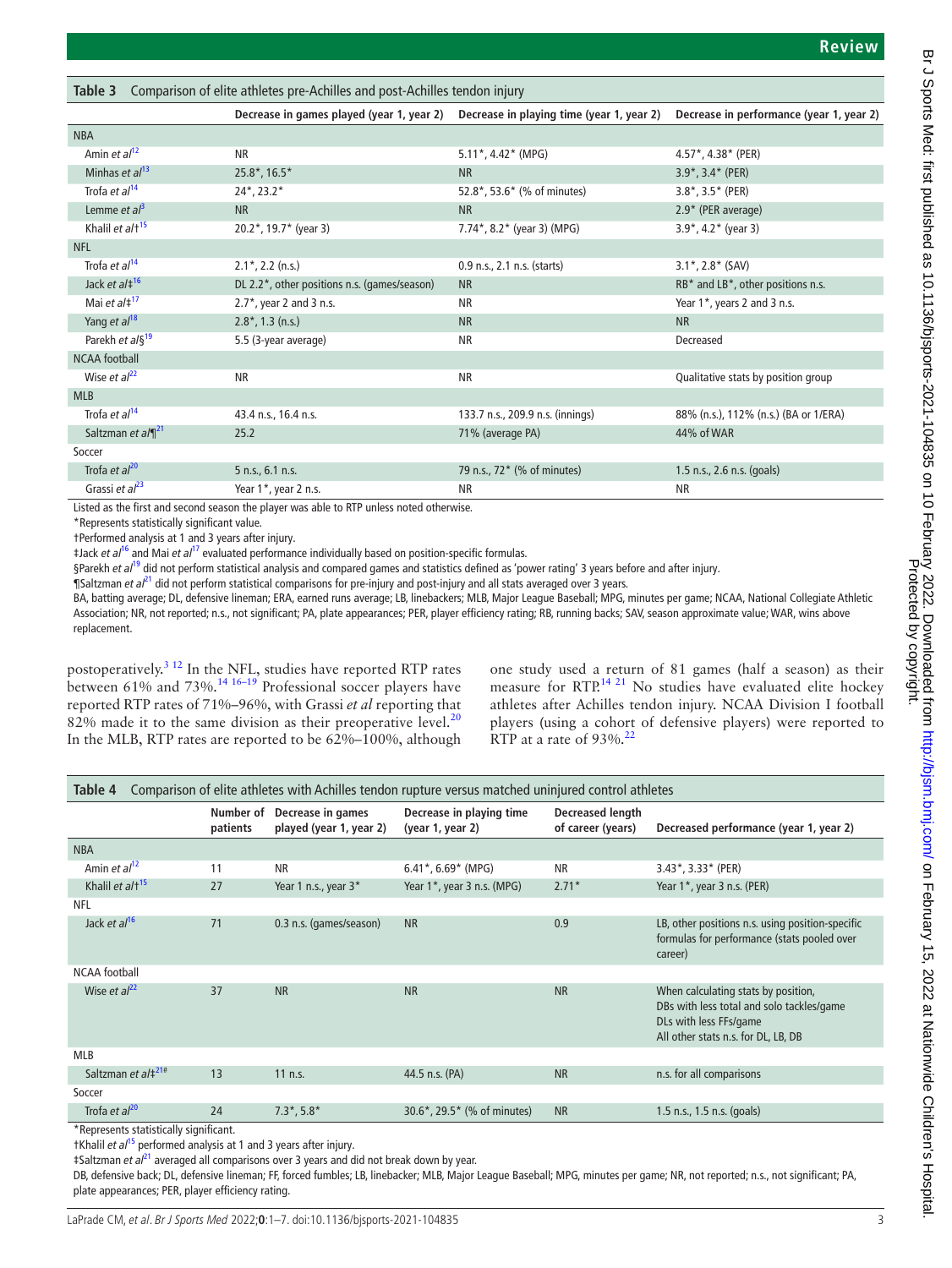# Postoperative performance versus preoperative performance *National Basketball Association*

Multiple studies have evaluated the performance of NBA players in the two seasons following Achilles tendon injury versus the athletes' preoperative levels,  $3^{3}$  12–14 while one study evaluated at one and  $3$  years after injury ([table](#page-2-0) 3).<sup>15</sup> Studies have reported a significant decrease in the number of games played in the first 2 years after injury, $13-15$  while others have reported a significant decrease in minutes per game (MPG) and total minutes played during these overlapping time periods.[12 14 15](#page-6-19) All of the above studies also reported on the player efficiency rating (PER)—a standardised measurement tool commonly used in evaluating NBA players by using a complex formula to create a per-minute rating of a player's performance—and found significantly decreased PER values following injury in the first two seasons. $3 \times 12^{-14}$  At 3 years, there have been conflicting results on significant $13$  and non-significant $15$  reductions in PER after operative intervention when compared with non-injured controls.

#### *National Football League*

Studies have also evaluated the performance of NFL players following Achilles injury versus their preoperative performance, with mixed results.<sup>14 16-19</sup> Some reported that players played in significantly fewer games in their first postoperative season,  $141718$ while Jack *et al* reported that only defensive lineman played in fewer games the first year after injury.[16](#page-6-22) All other reports did not find significant differences in years 2 or 3 after Achilles injury.[14 16–18](#page-6-18)

Multiple different performance measures have been reported for NFL players. Two studies used position-specific measures of performance. Mai *et al*<sup>[17](#page-6-23)</sup> reported significantly decreased performance at year 1 after return that was non-significant in years 2 and 3, while Jack *et al*<sup>[16](#page-6-22)</sup> reported that only running backs and linebackers had significantly decreased performance following their injury during the rest of their career. Trofa *et al*[14](#page-6-18) reported on the season approximate value (SAV) and found that there was significantly decreased performance in years 1 and 2 after injury. Per the authors, SAV was obtained from www.sports-reference. com with a greater number corresponding to a player's perfor-mance contributing to a larger fraction of the team's success.<sup>[14](#page-6-18)</sup>

## *Major League Baseball*

Two studies have evaluated MLB players after return from Achilles tendon injury.[14 21](#page-6-18) In a study of five players, Trofa *et al* did not find significantly decreased games or innings in either of the 2years after return.<sup>14</sup> In a larger analysis of 26 players, another study reported that players had an average of 71% of plate appearances and 44% of wins above replacement (WAR) in comparison to preoperative levels over the average of their first 3years following RTP, although this was not evaluated for significance. $^{21}$  Per www.mlb.com, WAR is a position-specific metric intended to decipher how many more wins the player is worth versus a replacement-level player at that same position. Position subanalysis has not been reported and could further provide expectations based on the athlete's particular position.

## Professional soccer

Two studies reported on RTP in professional soccer players.<sup>[20 23](#page-6-7)</sup> One study reported no significant difference in games played or started in the 2 years after return from injury,  $2^0$  while another found a significant decrease in games the first year after return that was not present in the second season.<sup>23</sup> In addition, Trofa *et al* reported no significant decrease in goals in the two seasons after return.[20](#page-6-7)

## **Postoperative performance versus matched controls**

Multiple studies have evaluated the postoperative performance of elite athletes versus matched uninjured controls in their sport<sup>12 15 16 20-22</sup> ([table](#page-2-1) 4). Trofa *et al*<sup>[14](#page-6-18)</sup> pooled together NBA, NFL and MLB players and reported that in comparison to matched controls, these players had significantly decreased games played, playing time and performance in the first season after RTP; however, all of these metrics returned to similar levels as the control athletes during the second season.

#### National Basketball Association

Amin *et al* compared those with Achilles tendon ruptures with matched uninjured controls and reported a significant decrease in MPG in both the first and second year after  $RTP<sub>12</sub>$  $RTP<sub>12</sub>$  $RTP<sub>12</sub>$  while Khalil *et al* reported a significant decrease in MPG at 1year that was not present at 3 years.<sup>[15](#page-6-21)</sup>

In terms of performance, as measured with PER, Amin *et al* reported significant decreases in PER versus controls in both the first and second years after RTP,<sup>12</sup> while Khalil *et al* reported significantly decreased PER at 1year that was not seen at 3years versus controls.<sup>[15](#page-6-21)</sup>

## National Football League

Jack *et al* evaluated NFL players after return from Achilles tendon rupture.<sup>[16](#page-6-22)</sup> In comparison to matched controls, they did not find a decrease in the amount of games per season played after injury, but did report a significantly decreased length of career.<sup>16</sup> In a position-specific breakdown of performance, they found a statistically significant decrease in the performance of linebackers, but not in other positions.<sup>16</sup>

#### Major League Baseball

Saltzman *et al* reported on 13 MLB players after RTP by pooling the 3 years after RTP together for statistical analysis.<sup>21</sup> The authors did not report significant differences for games played or plate appearances versus controls. They also did not report any significant decrease for any statistics after injury in compar-ison to matched controls.<sup>[21](#page-6-8)</sup>

## Professional soccer

Trofa *et al* reported on 24 professional soccer players versus matched controls.[20](#page-6-7) They reported a significant decrease in games played and minutes played in both of the first two seasons after RTP versus controls. Conversely, they did not find a significant difference for goals versus controls in the first two seasons after injury[.20](#page-6-7)

#### National Collegiate Athletic Association football

Wise *et al* reported on 37 defensive NCAA football players after  $RTP<sup>22</sup>$  In comparison to matched controls, they found defensive backs had decreased tackles per game while defensive lineman had decreased forced fumbles per game. $^{22}$  No other statistical measures were found to be significant among all position groups. It should be noted that these statistics are not typically used as the main performance metrics for these position groups.

#### **Non-operative management after Achilles rupture**

Non-operative management of Achilles tendon rupture is rare in elite athletes, as evidenced by Lemme *et al* reporting that only 1 of 44 NBA players was treated without surgery.<sup>[3](#page-5-2)</sup> However, there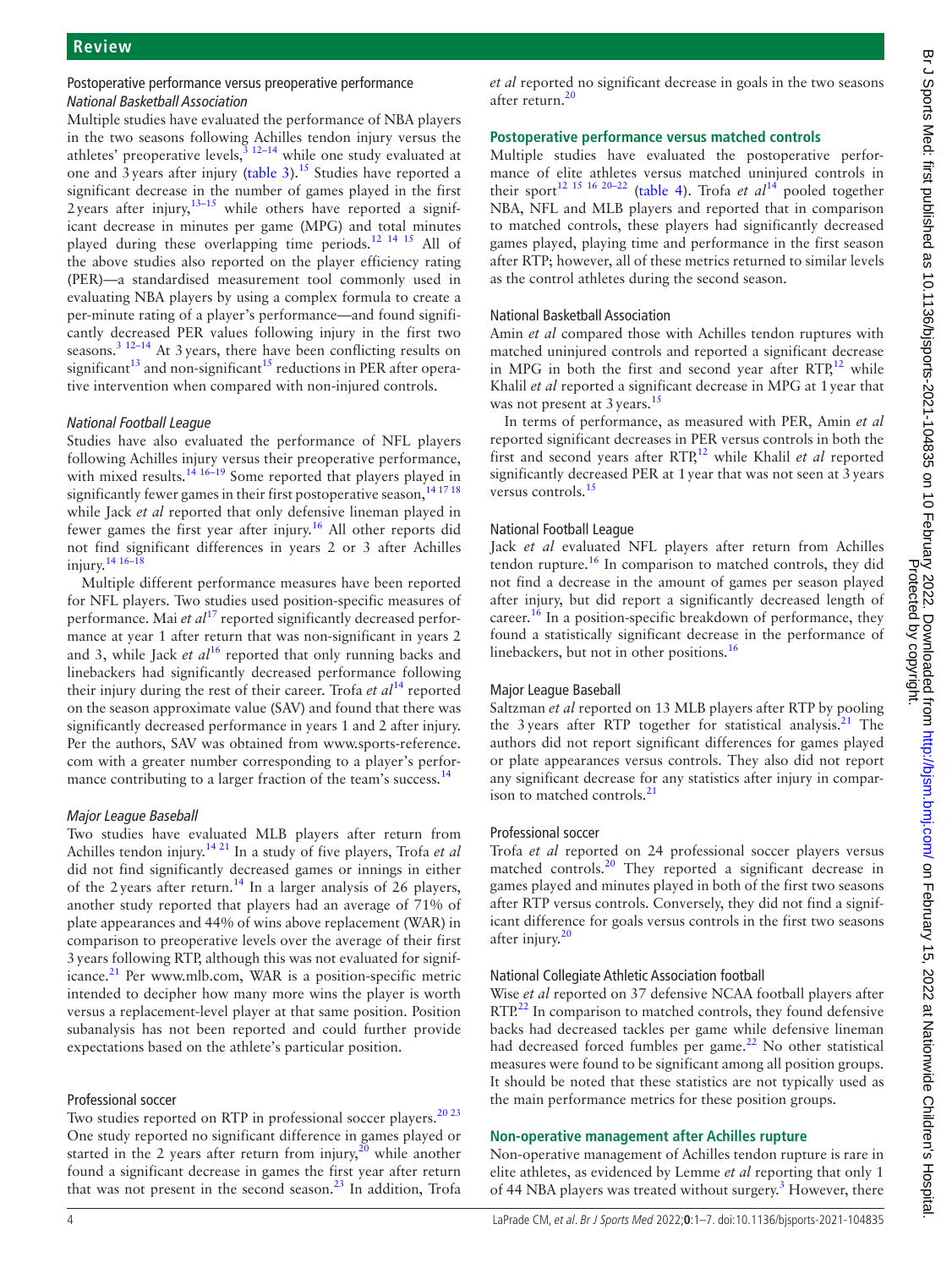are many relevant aspects to the management of Achilles rupture including re-rupture rates, postoperative strength, surgical complications and RTP that are important for an informed discussion with elite athletes.

# Chance of re-rupture

Numerous randomised controlled trials (RCTs) have evaluated operative versus non-operative management of Achilles tendon ruptures in a general patient population, and there is considerable evidence demonstrating that early functional rehabilitation and weight-bearing decrease the risk of re-rupture in the general patient population irrespective of treatment method. $24-26$ Soroceanu *et al*<sup>[24](#page-6-11)</sup> concluded, based on their meta-analysis, that early range of motion may be a key component to reduce the risk of re-rupture. In their study, patients following early range of motion protocols achieved similar re-rupture rates with or without surgery (absolute risk difference of 1.7% in the surgery group). The cohort in whom early range of motion was not employed, calf strength significantly favoured surgical management.<sup>24</sup> A study in which active, recreational athletes were treated with non-operative management of Achilles tendon rupture demonstrated 12% re-ruptures at an average of 9weeks after initial injury.<sup>[11](#page-6-4)</sup> With regard to re-rupture in elite athletes, studies have reported rates of 6%–15% in elite soccer or Amer-ican football players treated operatively.<sup>[18 23](#page-6-24)</sup>

#### Postoperative strength

Multiple studies have compared postoperative strength between operative and non-operative patients, although substantial heterogeneity in the methodology used for assessment exists. Strong evidence exists from multiple level 1 RCTs that demonstrate differences in postoperative strength favouring operative management.[25–27](#page-6-12) Lantto *et al* reported that operative management resulted in faster recovery of calf strength, as well as a 10%–18%greater strength in operative patients at 18-month follow-up.[26](#page-6-13) However, meta-analyses have reported nonsignificant differences in postoperative strength between operative and non-operative patients, but these analyses included studies employing non-uniform methods of measurement, heterogenous patient populations and variable methods for nonoperative treatment.<sup>2</sup>

While these results may not make a clinical difference in the general population, as surmised by Willits *et al*, [25](#page-6-12) this strength difference is potentially of sufficient magnitude to affect elite athletes whose performance demands strong, explosive movements, and for whom quicker return to sport, and eventual return to performance levels, may substantially impact their livelihood. The possibility of decreased strength after operative or non-operative treatment—which may not be clinically significant in a non-elite athlete—may have a lasting effect on elite athletes.

It should be noted that elite athletes may have better muscle strength and neuromuscular control prior to injury, as well as better rehabilitation facilities and resources than non-elite athletes, and studies evaluating non-operative management with ideal rehabilitation services in elite athletes have not been conducted. Additional studies are warranted in the elite athlete population to further examine differences in strength following operative versus non-operative management, but it is not surprising elite athletes usually pursue operative intervention given the current body of evidence. Nevertheless, it must be discussed with athletes that even with surgery, they are likely to experience decreased plantarflexion strength and calf muscle

volume at medium-term and long-term follow-up compared with their contralateral extremities.<sup>2</sup>

## Surgical complications

In a meta-analysis of RCTs, Soroceanu *et*  $al<sup>24</sup>$  reported significantly increased complications (with re-rupture excluded) in the surgically treated group. These complications included superficial or deep infections, skin or tendon necrosis, fistulas, scar adhesion, tendon overlengthening, decrease ankle range of motion, deep vein thrombosis and pulmonary embolus.<sup>[24](#page-6-11)</sup> Similar results were found in a more recent meta-analysis from Ochen *et*   $a<sup>30</sup>$  $a<sup>30</sup>$  $a<sup>30</sup>$  demonstrating a higher rate of complications in the surgical group (risk difference of 3.3%), with a 2.8% rate of infection. Many of these complications could lead to a significant delay in RTP or suboptimal postoperative outcome.

# RTP in non-operative treatment

The RTP in patients following Achilles tendon injury treated non-operatively has not been studied in an elite athlete population. Lerch *et al* reported a significantly higher RTP in the lowactivity sports group (91%) than the high-activity sports group (67%) using a functional rehabilitation programme in a recreational athlete population with Achilles rupture treated nonoperatively.<sup>11</sup> The difference in groups was assessed using the Tegner Activity Scale, with those >5 fitting into the high-activity  $\text{group}$ .<sup>[11](#page-6-4)</sup>

## Considerations for non-operative treatment

Ultimately, non-operative management for Achilles tendon ruptures is supported by a large body of evidence when applied to the general population as long as functional rehabilitation programmes are incorporated. The discussion with elite athletes is more complex, as these patients are generally biased towards surgical management and desire the fastest RTP with greatest strength and least chance of reinjury. However, the risks of surgery should also be discussed with the patient as the literature demonstrates a significantly higher rate of wound-related and medical complications following surgical intervention. In addition, it should be emphasised that surgical intervention may not restore full preoperative plantarflexion strength and calf muscle volume.

## **DISCUSSION**

The most important finding of this review is that athletic performance varies after RTP in elite athletes with operative intervention for Achilles tendon rupture. The NBA studies all demonstrated significantly worse performance after RTP, while NFL, NCAA football and professional soccer studies reported varying results on performance after Achilles tendon rupture treated by operative intervention. Lastly, MLB players were not reported to have significant performance decreases after injury. These studies suggest that sports that involve more frequent explosive lower extremity movements, such as basketball, may be associated with a greater likelihood of decreased performance after injury, and athletes with lower explosive requirements such as baseball are more likely to return to pre-injury performance levels after Achilles rupture.

There remains a lack of standardisation of performance analysis within sports, with an exception of the NBA studies that all used PER to analyse performance. While more standardised, PER is still an oversimplified attempt to characterise the many aspects of a basketball player's performance with a single number. Nevertheless, using this measure consistently across studies does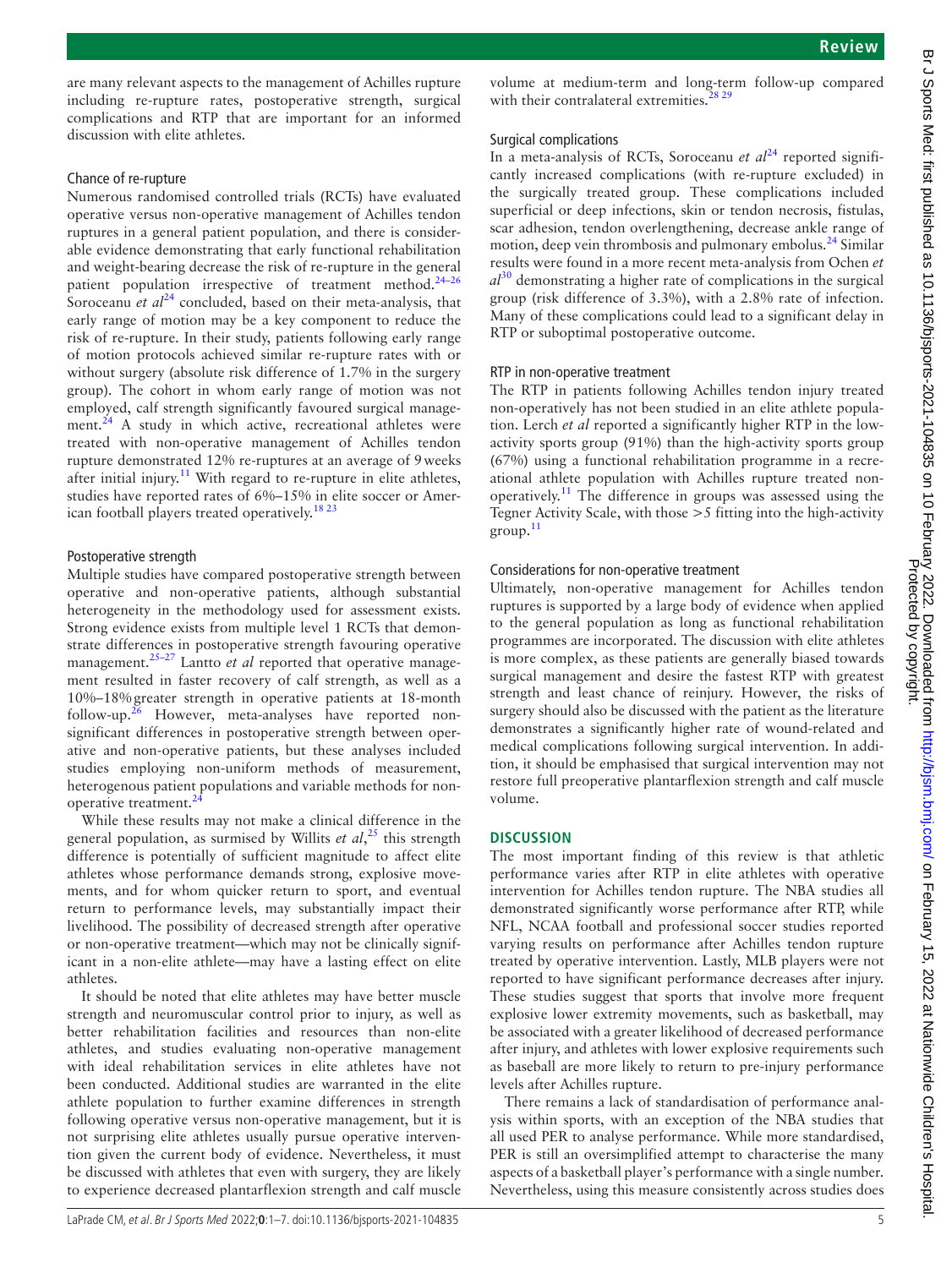facilitate interstudy comparisons in a more reliable manner than is possible with other sports in this review. Having a more consistent standardised approach to measuring performance in NFL, MLB, NCAA football and professional soccer athletes is strongly recommended for future studies.

No studies evaluated non-operative management of Achilles tendon rupture in elite athletes. Thus, our analysis is unable to evaluate the effectiveness of operative versus non-operative management as it relates to RTP and performance. Given the facility access and rehabilitation expertise available to elite athletes, future studies of non-operative versus operative treatment of Achilles rupture are needed. Until then, the existing evidence in non-elite athletes and the general population provides important insights for an informed discussion regarding the potential risks (lower strength, higher re-rupture rates) and benefits (lower surgical complications) of non-operative (vs operative) management in elite athletes after Achilles rupture.

# **Knowledge gaps and research priorities**

At this time, there are important knowledge gaps and research priorities that merit addressing in future studies:

- ► Knowledge gaps:
	- The role and effect of non-operative management for elite athletes after Achilles tendon rupture.
	- The accuracy of current statistical metrics on providing an accurate measure of athletic performance for elite athletes.
- ► Future research:
	- Compare RTP and performance outcomes from operative versus non-operative management of Achilles tendon rupture in an elite athlete population.
	- Validate and standardise measures of athletic performance following Achilles tendon rupture.

# **Limitations**

There are some inherent limitations in this review. This paper was a review of retrospective studies that often used publicly available performance data. Only one database was searched and some relevant studies could have been missed. The studies included demonstrated a lack of standardisation impeding a more detailed grading or synthesis of the evidence. Our review could not ascertain whether the Achilles injuries were complete or incomplete ruptures, the location of the ruptures or potential variable surgical techniques and postoperative protocols. Studies have reported that open and minimally invasive techniques are associated with different risks of nerve injury, wound complication and RTP timelines, although the re-rupture rate has not been reported to differ significantly.<sup>31 32</sup> We also do not have access to any potential adjunctive treatments used or athlete symptoms when returning to play. Lastly, all the above studies involved male elite athletes, and these results may not be generalisable to female athletes or athletes at less competitive levels.

# **CONCLUSIONS**

While the majority of elite athletes with Achilles tendon rupture return to their previous level of sport, there are varying results for performance after RTP. All studies of NBA players demonstrated a significant negative effect on performance; in contrast, NFL, NCAA football and professional soccer studies have reported varying performance results after RTP. MLB players were not reported to have significant performance decreases after injury. Given the focus on only the first few seasons after injury, it is unclear whether these performance measures are expected to

persist as athletes progress later into their career. We believe this review will help clinicians more accurately counsel athletes regarding evidence-based expectations following Achilles tendon rupture. Further investigations using standardised performance measures and rehabilitation protocols are needed.

# **What is already known**

- ► Achilles tendon rupture is a common injury in high-level athletes, especially those in sports requiring explosive movements.
- ► Achilles tendon rupture is a debilitating injury for high-level athletes causing an extended time loss from sport.
- ► Professional athletes generally opt for surgical intervention, although high-level evidence demonstrates good outcomes from non-operative management in the general population with early functional rehabilitation.

# **What are the new findings**

- ► No studies have evaluated non-operative management of Achilles tendon rupture in elite athletes.
- Professional and collegiate athletes demonstrate high levels of return-to-play after Achilles tendon rupture and operative treatment.
- ► NBA players experience diminished performance (measured by player efficiency rating) after Achilles tendon rupture and operative intervention.
- ► NFL, National Collegiate Athletic Association football and professional soccer players demonstrate conflicting results on performance after Achilles tendon rupture and operative treatment—likely due to a lack of standardisation of performance measurement across studies.
- ► Major League Baseball players did not demonstrate diminished performance after Achilles tendon rupture.

**Contributors** All the authors have made a substantial contribution to the concept or design of the article or the acquisition, analysis or interpretation of data for the article; drafted the article or revised it critically for important intellectual content; approved the version to be published; agreed to be accountable for all aspects of the work in ensuring that questions related to the accuracy or integrity of any part of the work are appropriately investigated and resolved.

**Funding** The authors have not declared a specific grant for this research from any funding agency in the public, commercial or not-for-profit sectors.

**Competing interests** None declared.

**Patient consent for publication** Not applicable.

**Ethics approval** This study does not involve human participants.

**Provenance and peer review** Not commissioned; externally peer reviewed.

# **ORCID iD**

Marc R Safran http://orcid.org/0000-0002-2381-3704

# **REFERENCES**

- <span id="page-5-0"></span>1 Lemme NJ, Li NY, DeFroda SF, et al. Epidemiology of Achilles tendon ruptures in the United States: athletic and Nonathletic injuries from 2012 to 2016. Orthop J Sports Med 2018;6:232596711880823.
- <span id="page-5-1"></span>2 Kujala UM, Sarna S, Kaprio J. Cumulative incidence of achilles tendon rupture and tendinopathy in male former elite athletes. Clin J Sport Med 2005;15:133-5.
- <span id="page-5-2"></span>3 Lemme NJ, Li NY, Kleiner JE, et al. Epidemiology and video analysis of Achilles tendon ruptures in the National Basketball association. Am J Sports Med 2019;47:2360-6.
- <span id="page-5-3"></span>4 Caldwell J-ME, Vosseller JT. Maximizing return to sports after Achilles tendon rupture in athletes. Foot Ankle Clin 2019;24:439-45.
- 5 Ardern CL, Glasgow P, Schneiders A, et al. 2016 consensus statement on return to sport from the first world Congress in sports physical therapy, Bern. Br J Sports Med 2016;50:853–64.